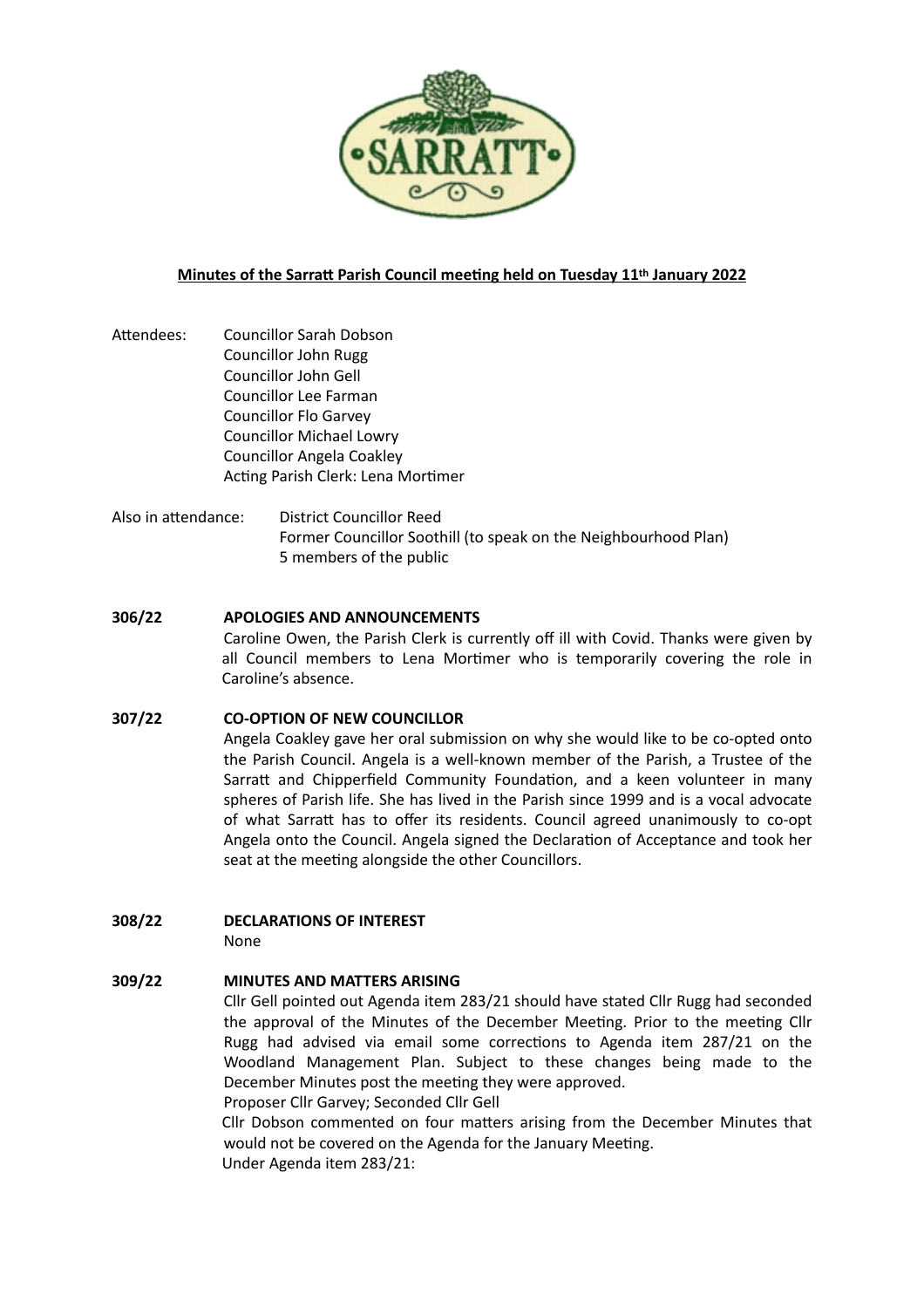- The Biggerstaff's garage centenary event is likely to take place in May. The family are currently considering possible dates.
- The first of the four new finger post signs has been erected, and looks great. Thanks were given to Andrew Whitewood and former Councillor Mortimer.
- The Clerk is in the process of investigating with TRDC and the local Home Beat Police Officer, the possibility of using Fixed Penalty Notices for vehicles parking on the Green. Cllr Dobson advised windscreen 'flyers' requesting offenders not to park on the Green still needed to be produced.

### Under Agenda item 300/21:

Vehicular access to Poachers Barn at Penman's Green was refused by SPC at their December meeting, but Pedestrian Access so that rubbish bins can be put on the roadside was approved subject to the establishment of an Easement Agreement. The Clerk is working on preparing an Easement Agreement. However, efforts to contact the owners to confirm they wish to proceed with an Easement Agreement for pedestrian access have not received a response. It was agreed SPC would continue to seek a response from the owners, and the situation would be reviewed at the next SPC meeting.

# **310/22 TO RECEIVE REPORTS FROM REPRESENTATIVES WHO HAVE ATTENDED MEETINGS ON BEHALF OF THE COUNCIL.**

Cllr Rugg advised Richard Young is leaving HCC – he has been supporting development of the SPC 10-year Woodland Plan and has been extremely helpful to SPC. His replacement, Rhiannon Barton, met with Cllrs Rugg and Garvey and walked around the Parish woodlands. Rhiannon has a great deal of experience and will hopefully be a helpful successor to Richard. She is keen to make woodlands conservation and preservation work effectively and will progress the grant applications with the Forestry Commission.

Cllr Gell advised the Sarratt Village Hall Committee would be meeting on 14 February and he would be attending to represent SPC.

## **311/22 CLERK/RFO REPORT**

The Clerk advised the vast majority of what she had been working on over the last month would be covered under the Action Log, or other items already on the Agenda.

#### **312/22 ACTION LOG**

The Clerk took Council through the Action Log. An updated version will be circulated with these Minutes.

#### **ENVIRONMENT**

## **313/22 COUNCILLORS REPORT**

Cllr Rugg had supplied a report on the Woodland Management Plan and Rights of Way / Footpaths prior to the Meeting – see agenda item  $314/22$ , but during the meeting shared much of the information plus updates that had arisen since submitting his report:

• The 30 trees of concern within Commonwood that were reported recently as having contracted Ash Die Back are included within in the 10-year Woodland Management plan. Eight other roadside trees previously reported as requiring attention in lower Commonwood will have work commencing on them imminently.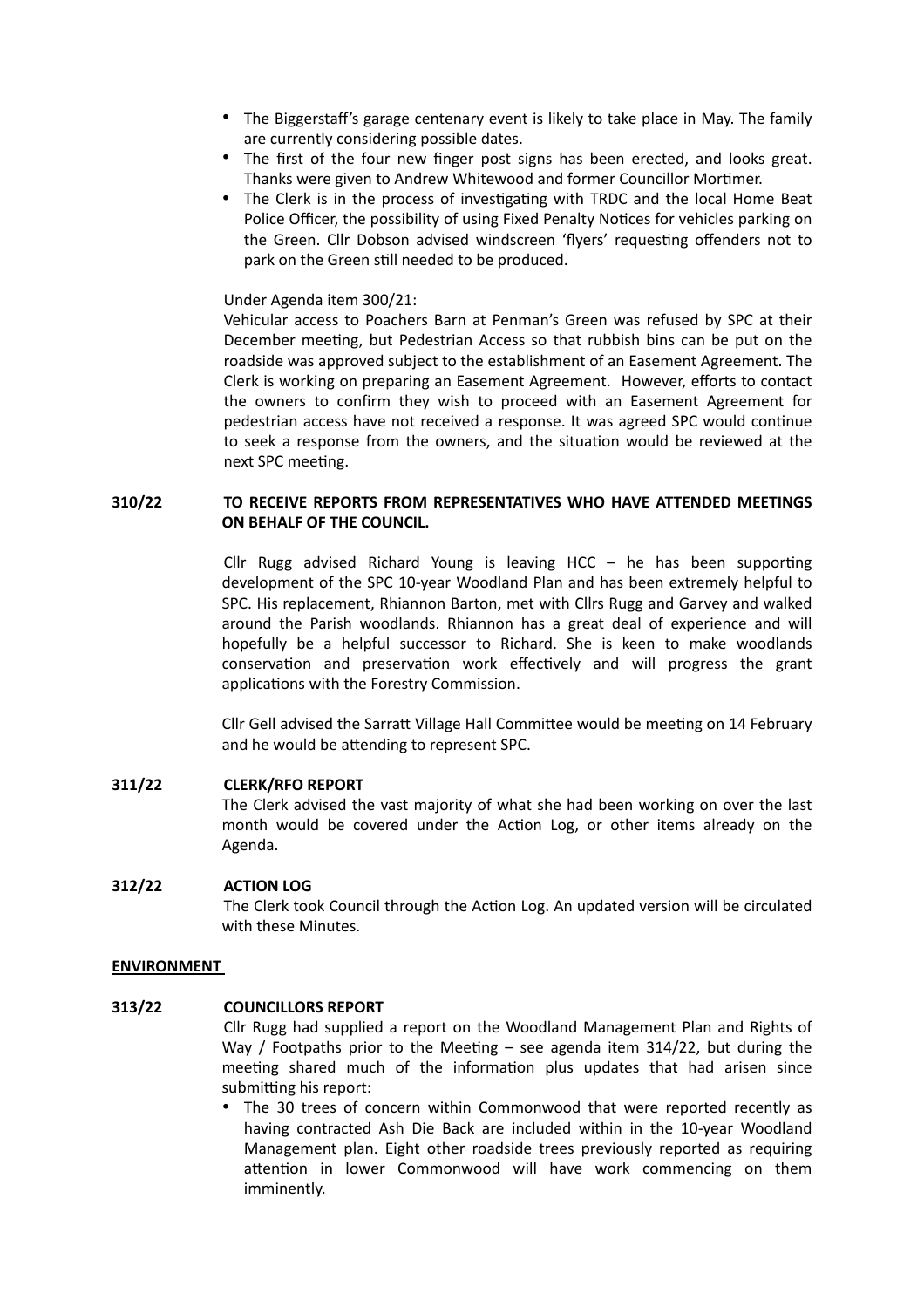- As TRDC is not allowing site visits at the moment due to Covid they have not responded to the request from SPC to visit and advise on the health and condition of mature trees at the end of Bottom Lane/Red Lion Lane following a report from the adjacent landowner, Mr Baker, that the trees were suffering Ash Die Back, were dangerous, and in his opinion should be removed.
- SPC's tree surgeon inspected the trees and recommended they be allowed to come into leaf in the Spring to help assess how much remedial work they may require. The Clerk will write to Mr Baker advising of the recommendation by SPC's tree surgeon and requesting no work is undertaken by him on the trees, until they have come into leaf and SPC has reinspected them.
- It was noted a recent planning application for a new barn adjacent to these trees by Mr Baker, which SPC strongly objected to, has been approved by TRDC. Although the approval states 'for agricultural use only'
- Mr Baker has submitted a quotation for the repair of a small section of his post and wire fence damaged by a falling branch from a tree in Commonwood. As the claim is over £500 the Clerk has, in line with SPC Policies, asked two local agricultural contractors for quotations for comparison.
- There is as previously reported a tree on the Green with a fractured trunk outside Sarratt Lodge entangled in BT wires and SPC's tree surgeon is therefore unable to undertake any work. The householder will be reminded by the Clerk it is his responsibility to contact BT Openreach, as the account holder for the telephone in his property served by these wires, to alert them to the issue and have the lines temporarily disconnected (Openreach may also deal with the tree).
- Springfield dangerous overhanging bough. Photos and the findings of two tree surgeons indicating the branch and tree are dangerous have already been provided to TRDC. This is now an urgent safety matter. It was proposed and agreed that, in the interest of public safety, SPC will carry out the works on the tree and supply TRDC with a photographic record of before and after the works.
- Cllr Rugg will liaise with former Councillor Mortimer and Andrew Whitewood, and Julian Thornton from the HCC Rights of Way about footpaths 53 and 34, that run alongside Sarratt Road from the motorway and onward towards the village, allocated in the TRDC and County Rights of Way Improvement Plan to become a cycleway so that a safe cycle route can be created into the heart of Sarratt village. (See Rights of Way below).
- We do not currently have a Footpath Warden to replace John Goodman who previously undertook this task on a voluntary basis. Cllr Garvey suggested she was willing to take on this role and the Mission Employable youths could help with this. Cllr Dobson to look for a Job Description.
- Cllr Rugg made the point that SPC have a great relationship with HCC and we are recognised as putting in the effort and funds to look after our footpaths.

## **314/22 WOODLAND MANAGEMENT PLAN**

Richard Young (Herts CC Countryside Management Team) project manager of the Sarratt 10 Year Woodlands Management Plan had received replies from the consultees on the draft plan. He made some minor revisions and is submitting the final version to the Forestry Commission in the required format to request a grant for the work on all three woodlands (Commonwood, Penmans Green and Dawes Common). The Commission may wish to meet and verify the findings and proposals with a site visit.

We have had more reports of Ash Die Back (ADB) on trees in and around Commonwood. Many such trees with ADB in this area are included for work as outlined in the operations scheme of the 10 Year Plan that must be approved by the Commission. The Sarratt Plan follows current advice for dealing with ADB and is aligned with Forestry Commission Woodland Management practices plus the policies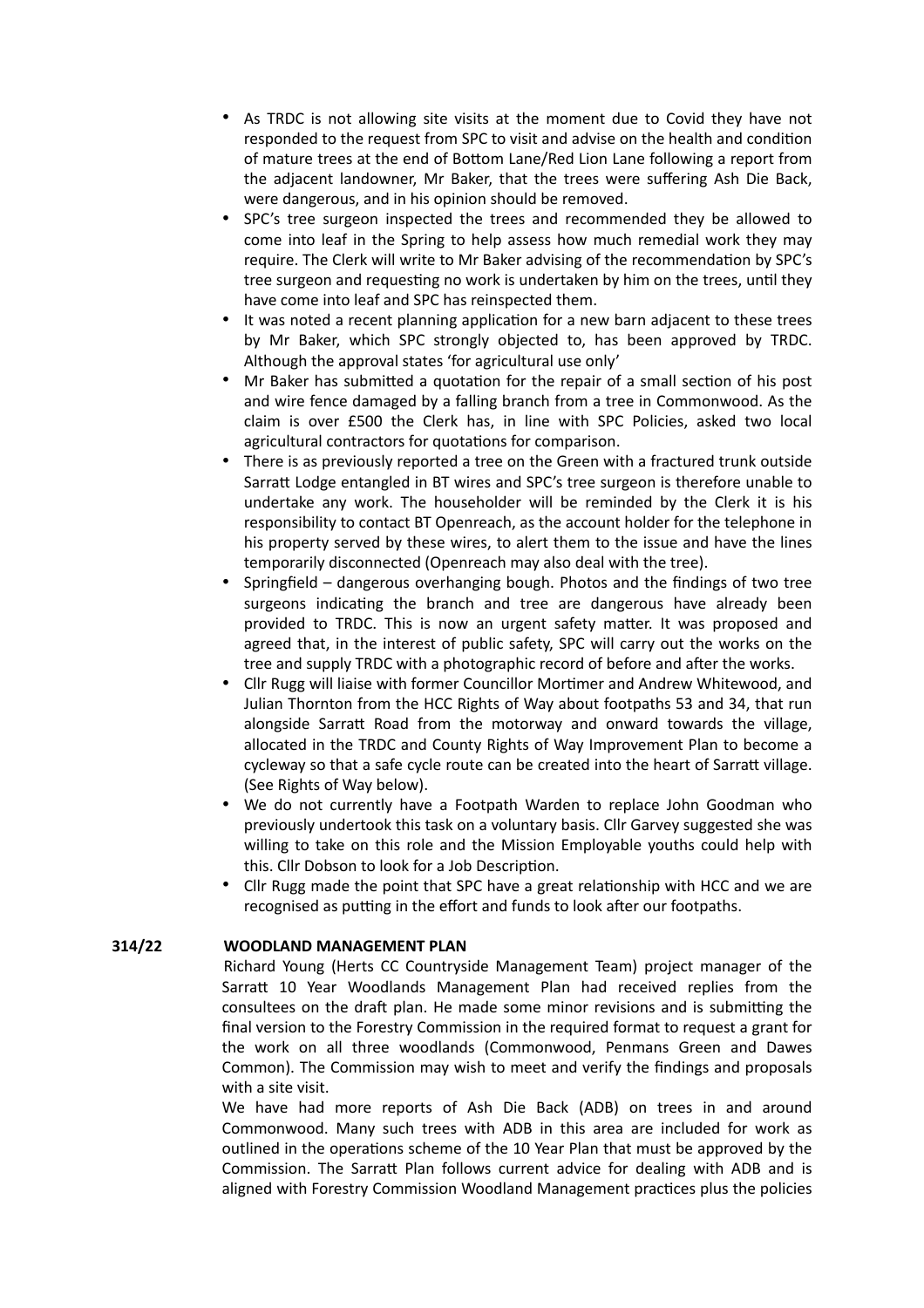of the Herts County Council and the TRDC Draft Tree Strategy, although the TRDC plan excludes any trees within the Parish of Sarratt.

A landowner adjoining a small area of registered Commonwood land in Bottom Lane is claiming many Ash Trees have ADB and are dangerous. The large mature trees are close to his boundary where he now has permission to erect a large agricultural barn. He had offered to fell them and replace with saplings. He also admitted to felling other SPC trees he felt were dangerous near his boundary in the recent past (without permission).

We sought assistance from the TRDC Tree Management Officers, but as previously recorded above sadly they were reluctant to assist and visit the site to inspect the trees and provide an expert opinion as to whether any were dangerous and / or if under threat may require protection perhaps with TPO's.

#### **Rights of Way: Footpaths**

Julian Thornton (Herts CC ROW Officer for Sarratt) has been approached by the Landowner of Model Farm who is keen to replace stiles with kissing gates on footpath 53 (along the inside hedge to the west of Sarratt Road) leading from the motorway bridge to the sharp bend before Dimmock Lane and joining footpath 34. Julian was reminded footpath 53 is included within the TRDC recommendations in the Herts County Council Rights of Way Improvement Plan – to upgrade the footpath to a cycleway. Installing kissing gates would defeat this objective. It has also been suggested this track should be considered for further upgrading to a bridleway as this already links into, at the southern end, with Bridleway 14 alongside the motorway passing Coltspring Stables from Chandlers Lane and this upgrade could take horse riders as well as cyclists off the busy Sarratt Road. Even better would be consideration of an extension of the Improvement Plan to include an upgrade to a bridleway for footpath 34 and thereby provide a safer cycle route through to Church Lane and access to the centre of Sarratt.

It was explained that Cllr Diggins had already been in close contact with TRDC on upgrading footpath 53 and has highlighted a need for more options for safer off-road cycling opportunities in the Parish given the large number of narrow lanes and routes often with fast moving traffic.

It was mentioned SPC had an interest in another TRDC proposal already contained within the Herts County Rights of Way Improvement Plan to establish an off-road cycle route alongside North Hill so providing, if established, a safer cycle route from Sarratt to St Clement Danes School.

Julian has offered to visit Sarratt to discuss the plans for upgrading hardware on footpaths and in particular what financial support there may potentially be to SPC for completion of the kissing gates projects. Also, to consider other suggestions such as any potential for HCC to adopt any more permissive routes as was the recent case with the Bridleway from Bucks Hill to Bottom Lane previously managed by the Jasmine Safety Track Trust.

Nick Mortimer has kindly volunteered to attend a joint meeting with Julian, as has Andrew Whitewood (both were heavily involved in the upgrade kissing gate scheme that came to a halt just prior to the Pandemic and associated lockdown and restrictions). It was agreed that ideally Cllr Diggins should attend to present the case for safer cycle routes and probably Cllr Garvey if the Mission Employable team are to be engaged to cover the work of a Footpath Warden.

Cllr Rugg to work with the Clerk to determine a date/time and venue for the meeting.

**315/22 ALERTS FROM [https://www.gov.uk/government/collections/email-alerts-ealerts](https://www.gov.uk/government/collections/email-alerts-ealerts-for-grants-and-regulations-customers#2021)[for-grants-and-regulations-customers#2021](https://www.gov.uk/government/collections/email-alerts-ealerts-for-grants-and-regulations-customers#2021)**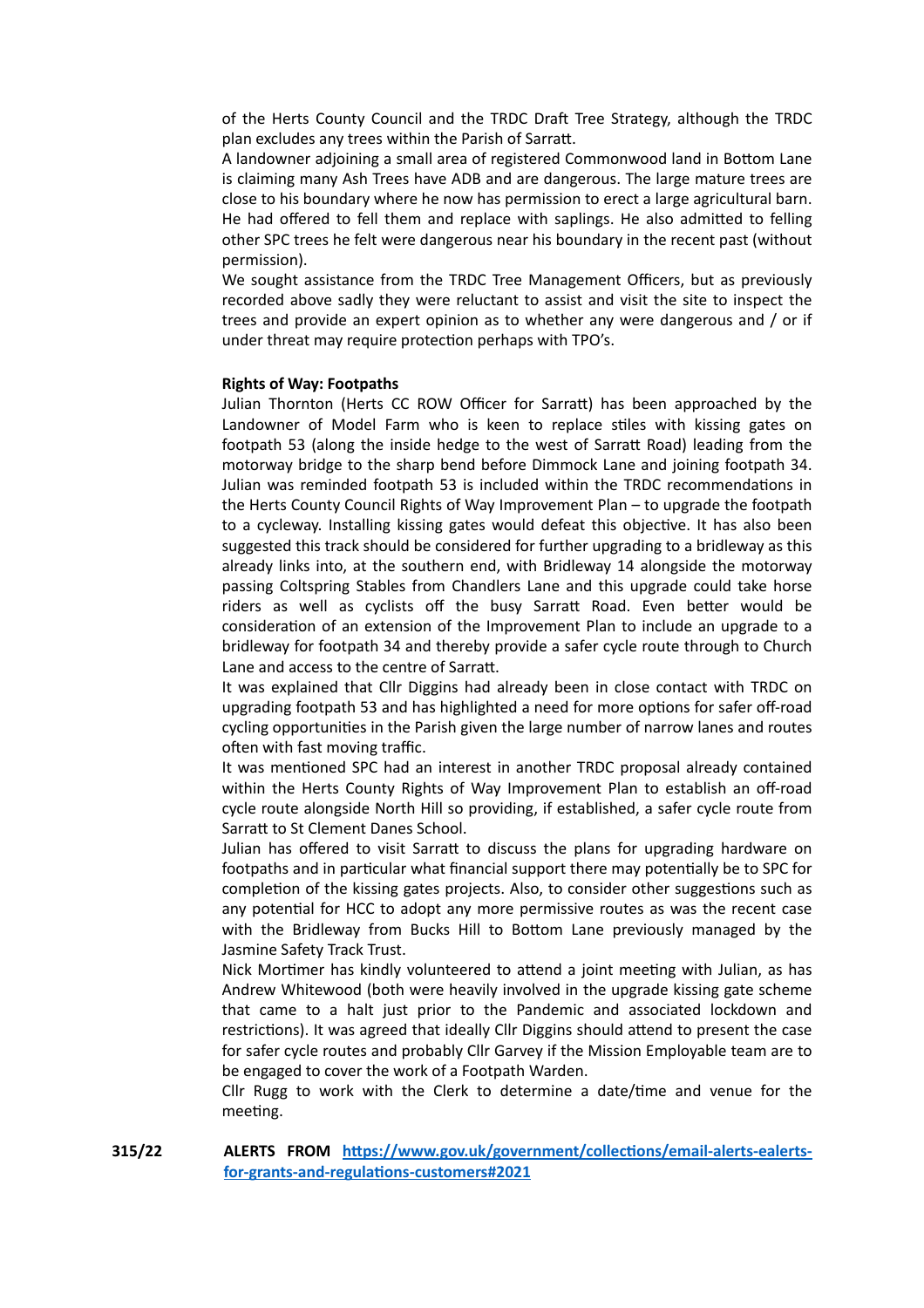Cllr Rugg raised awareness that SPC does not see many of the National consultation documents some of which include grants for a range of events and works, as these are not being passed onto us by TRDC, but it is possible to sign up for these alerts via the above website link. It was agreed the Clerk would contact HATPC to ask about this and to ascertain whether they receive these notifications and can pass them on. If not it was agreed SPC should sign-up anyway and review in due course if too many alerts that were not of interest to SPC were received.

### **316/22 TREES UPDATE**

Covered under agenda items 313/22 and 314/22 above.

### **317/22 SUSTAINABILITY REPORT**

- Queen's Green Canopy continues to grow in interest with emails each week offering to plant a tree.
- Land outside 44-46 Downer Drive. This is TRDC land, but they have now given their approval for SPC to plant trees on it. Seven trees are thought to be the ideal quantity, allowing for the potential loss of a couple that don't take. SPC agreed these should be a mixed set of native species, sourced from the UK, and agreed Cllr Garvey could make the decision on the final tree selection without coming back to Council for further approval. Cllr Garvey has already made a sign to be put up on the site, notifying local residents and parishioners of the plan to plant the trees and requesting cars are not parked on the grass. To ensure cars cease parking on the grass it was agreed the area would be roped off in advance of the work. Cllr Garvey will contact Roger Dudley who it is believed has access to posts and ropes. Cllr Garvey suggested the work could be undertaken by the Mission Employable staff, which was supported by Council. Cllr Garvey recommended the trees be small so that they grow rapidly and are, initially, cheaper. Allowing more money to be spent on robust tree guards. There is a £350 grant for trees. Cllr Diggins advised there are also funds available from the Chess Valley Project for trees. Cllrs Garvey and Diggins to discuss this further.

#### **318/22 THE INSTALLATION OF 2 – 6 ELECTRIC CHARGE POINTS IN THE VILLAGE**

Prior to the meeting Cllr Garvey advised she had spoken to Pod point, one of the leading providers of electric charging points. There are lots of different options, including the power levels (7-22 KWh would be best for our needs); the number of charging points (the first is expensive, and subsequent ones cost relatively less due to the nature of the installation work); and whether we wanted full management or 'fix and commission' of the installation.

We would need a nominated person to be 'responsible for the platform', which means that we can monitor usage,  $CO<sub>2</sub>$  savings etc, and we can set the prices. This is supported by the Pod Point After Sales team. We are able to give the electricity away, subsidize, cover costs or make a profit, and within the system we can create tiers (eg residents versus visitors to the Parish). Money is paid through an app on mobile phones, and Pod Point charge a 1p per KWh commission (this means that were we to charge a break-even price, we would need to add an extra 1p per KWh to cover their commission). The money from users is all paid to them, with them sending it to us quarterly, minus their commission. There would need to be a 3 phase electricity supply nearby. The very ball park figure for one fully managed charge point is £4-6k.

During the meeting Cllr Farman advised there are Government schemes available. Watford Council received 75% of the costs from Government and 25% from the power supplier.

It was agreed SPC could only progress EV charging points as a 'supporter' as the only land it owns in the Parish where EV charging points could potentially be installed is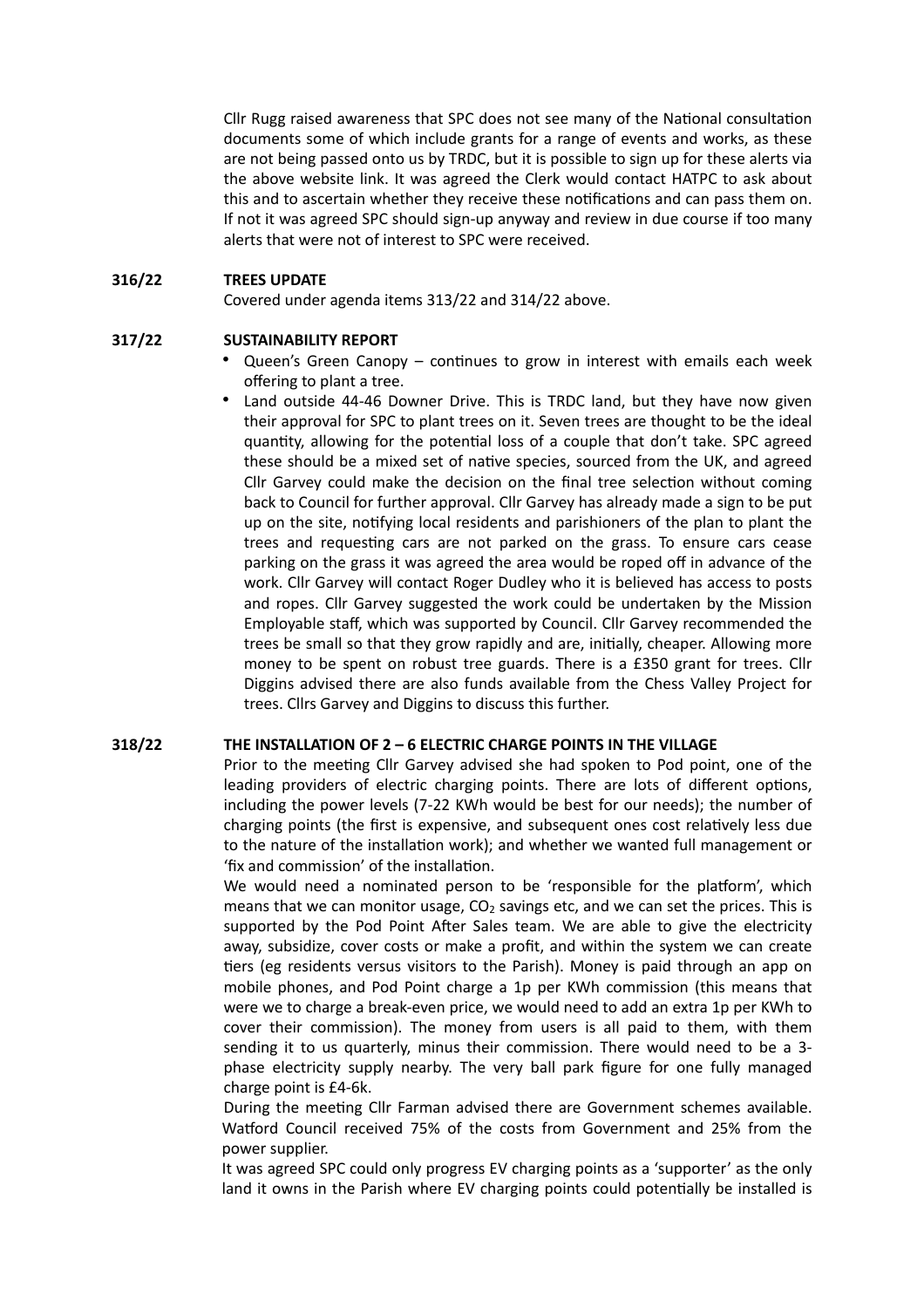the KGV car park. District Cllr Reed offered to find out what TRDC were doing in this area. It was agreed Cllr Garvey, with support from Cllr Farman, would speak with both the Village Hall and KGV Committees about the idea at their next meetings, as well as contacting the local pubs to see if this would be of interest and Biggerstaff's Garage.

## **319/22 PHONE BOXES**

Mr Paul Queenan asked to speak at the meeting regarding the Bucks Hill phone box. He gave a passionate address on why he felt the phone box should remain in its current location, including the fact he felt it was an enhancement to the area and a valuable landmark for the emergency services. After some debate by the Councillors, and acknowledgement that SPC now has two potential new homes for the Buck's Hill and Chandlers Cross phone boxes (Sarratt School and the Chandlers Cross caravan park, who would both like the boxes for book swap stations) it was agreed the Chandlers Cross phone box would be gifted to Sarratt School for use as a book swap station as a valuable use for a disused phone box, and following Mr Queenan's plea for the Buck's Hill phone box to remain in its present location, the Clerk would write to the Bucks Hill and Chandlers Cross Residents Association asking if they would therefore be prepared to adopt the Buck's Hill phone box and support its on-going maintenance. If not, then SPC would reconsider Mr Webb's request to transfer the box to the caravan park for its elderly residents to use as a book swap station.

# **320/22 DOG BINS AND SPC LETTER BINS**

During the Action Log update it was agreed SPC would purchase three new plastic wood-effect rubbish bins for Sarratt Green. These would have a restricted opening to prevent large items of household rubbish being deposited in them. The Clerk would place the order for the new bins and work with Andrew Whitewood on their installation. The cost of purchase, delivery and installation is likely to be in the region of £1,500 which Cllr Lowry confirmed was in the budget and was therefore approved. The three 'open' bins on Sarratt Green that the new bins will replace, will be moved to Commonwood.

It was agreed SPC would purchase a new dog poo bin and bag dispenser for Commonwood Car Park. It was recommended the new bin and dispenser are purchased from the company that supplied the bin and dispenser for Deadman's Ash Lane as this was significantly cheaper than TSB Hygiene, but we would still need to ask TSB Hygiene to add a new bin to their weekly collection schedule.

## **321/22 POTENTIAL SITE FOR A DONATED MEMORIAL BENCH**

The Clerk was asked to do further research into a bench that is wooden rather than recycled plastic, but not oak which is too costly. The bench also needs to be substantial with sturdy legs, similar to the one on the Green outside the Village Shop. The Clerk should then advise the donor of the bench cost (and photo of the suggested bench), installation and plaque costs, plus estimated maintenance costs for the next 5 years. If deemed more expensive than they were expecting, alternative options such as a stile or tree could be investigated. Mr Thorp whose property is adjacent to the location proposed for the bench at the top of the Dell near the Village Hall should also be advised if the donor wishes to proceed with the bench.

#### **POLICY AND RESOURCES**

## **322/22 LEAD COUNCILS REPORT**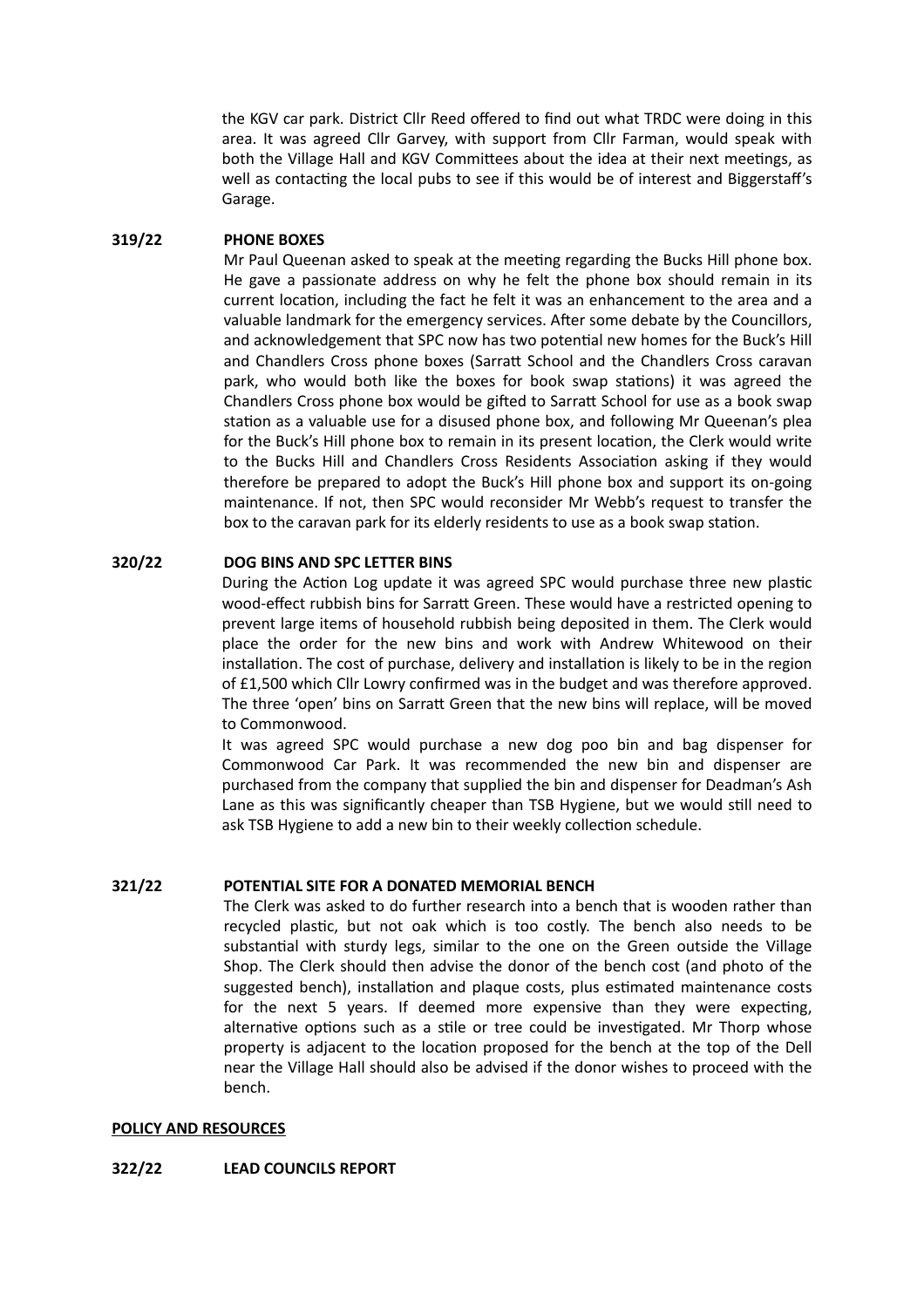- Cllr Lowry has now taken over administration of the SPC Payroll to ensure a segregation of duties between the Clerk's salary calculation and the physical bank transfer to effect her salary payment
- Cllr Lowry will also review the monthly bank reconciliations prior to the actual reconciliation
- In January we should see the formal request from TRDC for our Precept submission agreed at the SPC meeting in December.
- We have an interim Internal Audit Review scheduled with the Internal Auditors for 31 January. Cllr Lowry and Dobson will be preparing for this meeting over the next couple of weeks
- Cllr Dobson took the opportunity to thank Cllr Lowry for his hard work. Since Cllr Lowry took up his post with SPC in July, he has already made a huge difference to the efficiency of SPC financial matters.

## **323/22 SUMMARY OF SPEND AGAINST BUDGET**

- Expenditure is at the expected levels and overall expenditure for November leaves SPC with £35,000 in reserves.
- The Budget for the current financial year (2021-22) is expected to come in on target, subject to any unexpected expenditure arising between now and the end of March.

# **324/22 APPROVAL OF PAYMENTS**

To approve the internet banking transactions to the sum of £8,569.49. Proposer Cllr Diggins; Seconded Cllr Rugg

### **PLANNING**

## **325/22 LEAD COUNCILLORS REPORT**

Cllr Farman advised that in addition to the Planning Applications and Decisions documented below, the only other item to report was that TRDC had advised an Enforcement Order would be issued on Fir Trees, Dawes Lane with effect from 7th February for the removal of the new access point and hard standing and the reinstatement of a mixed species hedge. The Enforcement Order gives the owner a 3 month compliance period. SPC welcomed this Enforcement Order but also noted its disappointment that TRDC had previously advised this Enforcement Order had already been issued with a compliance date of 14 November 2020 and nothing has happened between this date and the latest advice from TRDC. Cllr Farman would also be bringing to the next Council meeting some ideas for a consistent approach to SPC's feedback on planning applications.

## **326/22 NEIGHBOURHOOD PLAN UPDATE**

Former Councillor Ant Soothill attended the meeting to update SPC on the Neighbourhood Plan (NP). Ant is the official SPC representative on the NP Working Group.

• Ant began his update with some background context:

- o Whilst we await the new Local Plan from TRDC, our NP needs to be written within the context of the existing TRDC Local Plan, whilst considering what TRDC may include in their new Local Plan.
- o Similarly, TRDC will be assessing our NP against what they might be proposing to include in their new Local Plan
- o Timing is also an issue. The TRDC new Local Plan is currently scheduled for May 2023, but District Cllr Reed noted that it is likely to slip beyond that date. Ant advised that despite the uncertainty over what TRDC Local Plan will look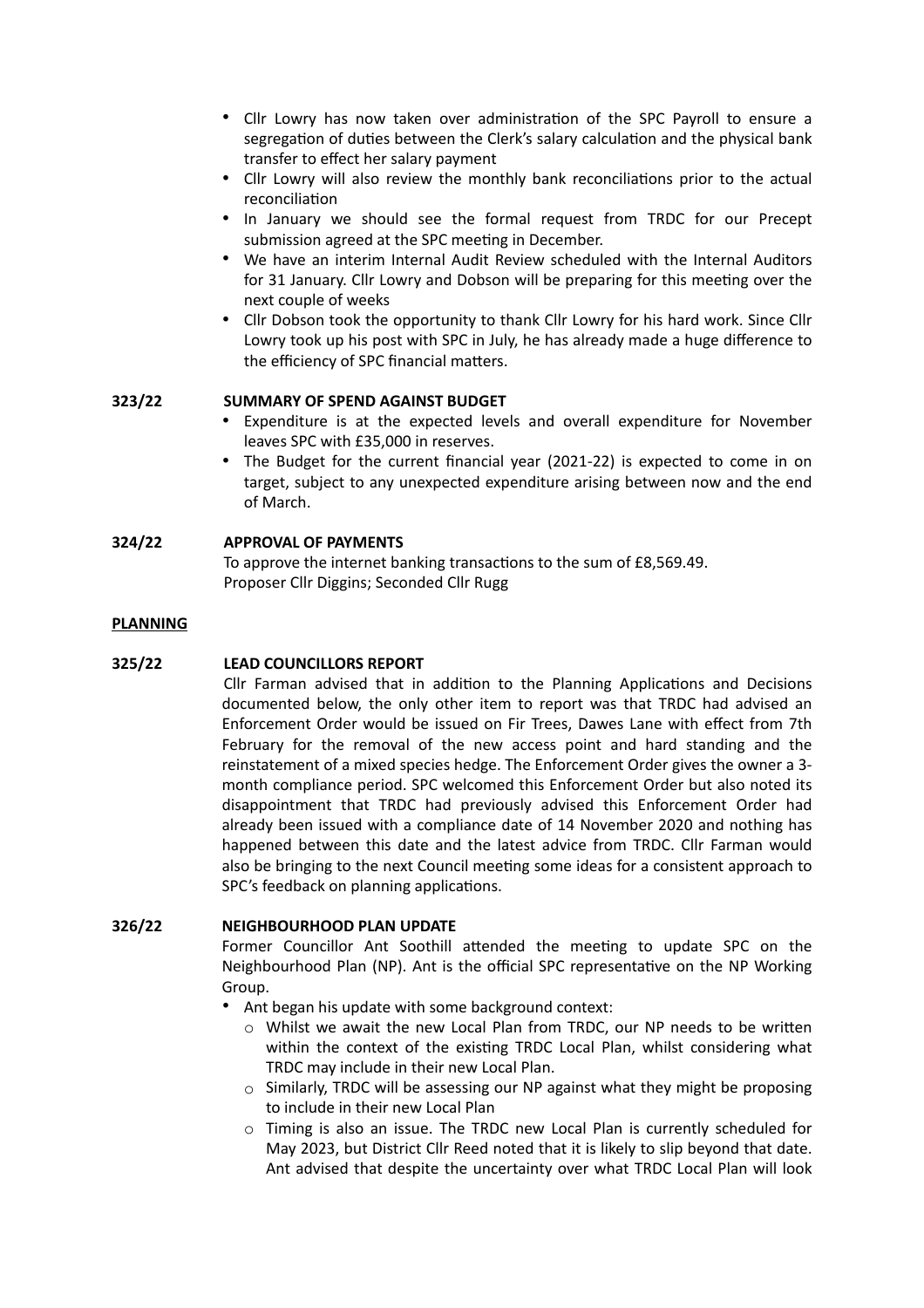like and when it will be adopted, the NP Working Group have decided to push ahead with our Plan

- $\circ$  Ant also advised that District and Parish Plans need to flow from National Plans. As the Plans go down a level the policies they contain can be more stringent than the Plan above, but cannot be less stringent.
- Ant advised that whilst the Sarratt NP is relatively simple compared to other parishes in the District, getting it approved by TRDC will still be challenging.
- TRDC have now received the first draft of our NP which requires their approval prior to it being taken to a public referendum. 11 policies were included in the Plan and TRDC have marked each with a RAG status.
- The NP Working Group are now engaged in amending the draft policies to address TRDC's comments together with all the feedback from the consultation carried out in October last year.
- Ant was thanked for his update and the efforts of the Working Group on this difficult and frustrating work.

# **327/22 TO COMMENT ON PLANNING APPLICATIONS**

## • **Hollymead Bucks Hill Kings Langley Hertfordshire WD4 9AT**

o 21/2946/PDE Prior Approval: Single storey rear extension (depth 5 metres, maximum height 3.67 metres, maximum eaves height 2.77 metres) *SPC Comment: Noted*

# • **Heather Cottage Penmans Hill Chipperfield WD4 9DJ**

o 21/2915/CLPD Certificate of Lawfulness Proposed Development: Insertion of dormer window

*SPC Comment: Noted*

• 21/2880/PDE Prior Approval: Single storey rear extension (depth 8 metres, maximum height 3.7 metres, maximum eaves height 3 metres) *SPC Comment: Noted*

# • **27 Church Lane Sarratt Rickmansworth Hertfordshire WD3 6HN**

- o 21/2916/PDE Prior Approval: Single storey rear extension (depth 6 metres, maximum height 3.6 metres, maximum eaves height 2.4 metres) *SPC Comment: Noted. We hope that the opportunity to proportionally extend the house that this permitted development application provides will allow this property to receive some needed renovation*
- o 21/2913/CLPD Certificate of Lawfulness Proposed Development: Erection of outbuilding *Cllr Farman has sent an enquiry to TRDC on this and is awaiting further info from*

*the Case Office*

 $\circ$  21/2912/FUL Demolition of existing front porch and erection of front porch, two storey and single storey side and rear extensions, alterations to external finish to be white render and alteration to fenestration detail.

*SPC Comment: We object to this application on the grounds that this significant enlargement of the property is overdevelopment in a Green Belt area and reduces the already very limited and needed stock of smaller family properties in the Parish.*

- **The White Cottage The Green Sarratt WD3 6BL**
	- o 21/2903/LBC Listed Building Consent: Installation of proposed secondary windows

*SPC Comment: Noted*

• **Nasus Dunny Lane Belsize Kings Langley Hertfordshire WD4 9DE**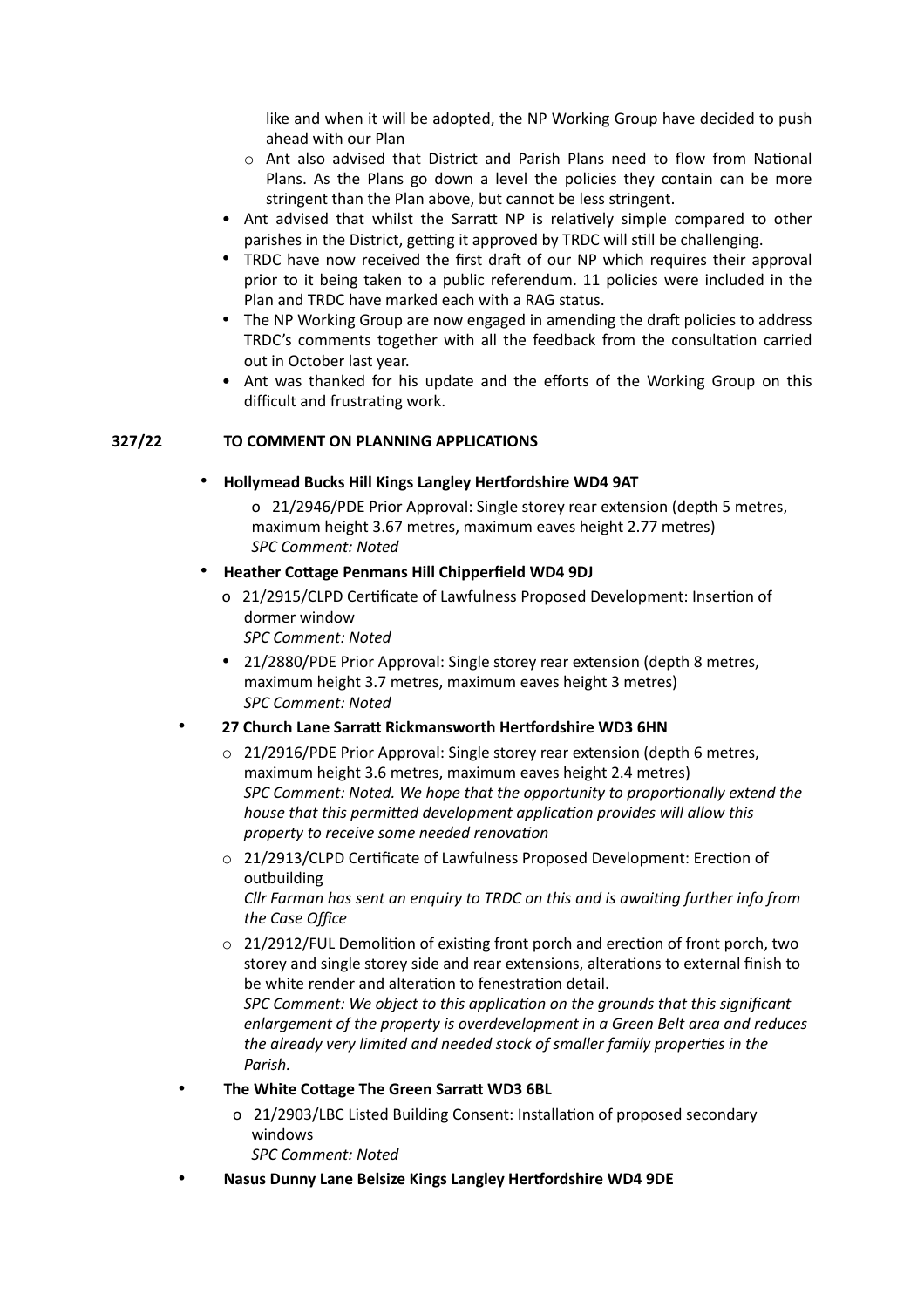- o 21/2845/CLPD Certificate of lawfulness proposed development: Erection of a detached outbuilding *SPC Comment: Noted*
- o 21/2844/CLPD Certificate of Lawfulness for Proposed Development: Single storey rear extension *SPC Comment: Noted*
- o 21/2846/FUL Loft Conversion including hip to gable roof alterations, front and rear dormers, rooflights, chimney and porch with roof canopy *SPC Comment: No Objection*

# • **Wayside The Green Sarratt WD3 6BH**

o 21/2504/FUL Replacement windows and front door *SPC Comment: Noted*

Cllrs Farman, Garvey and Dobson were especially keen that the local stock of 1-3 bedroom homes (which maybe considered to be starter homes, or down sizing homes for older people) should not be eroded more than is necessary by dwellings within the Parish being expanded to 4-5 bed homes.

# **328/22 TO NOTE PLANNING DECISIONS**

Recent planning decisions (ones in red contradict SPC objection):

- **The Barn Goldingtons Church Lane Sarratt Hertfordshire WD3 6HE** 21/2581/LBC Listed Building Consent: Construct garden room pavilion located in rear garden *SPC: We strongly object to this application on the grounds of over development in Green Belt and Area of Outstanding Natural Beauty. It is worth noting that the land in this application is a possible site of interest as it adjoins a plot currently under archaeological investigation. TRDC: Withdrawn*
- **Dellfield House Plough Lane Sarratt WD3 4NL** 21/2417/CLPD Certificate of Lawfulness Proposed Development: Erection of a detached outbuilding *SPC: Objection - overdevelopment of the Green Belt. Creation of another outbuilding in addition to the large outbuilding already in existence. If the Officer is minded to approve this application, SPC requests that a restriction is added that prevents future change of use to residential or any other type of accommodation. It is noted there is already an Enforcement order in place on the creation of a new access adjacent to the outbuildings.*

*TRDC: Approved (Note 5 on the decision notice states: Please also note that any damage to the verge, footway or highway caused as a result of implementing this development is your responsibility and will be pursued by Hertfordshire County Council under Section 133 of the Highways Act 1980.)*

- **1 Micklefield Green Cottages Sarratt Road Croxley Green WD3 6AH** 21/2404/ FUL Erection of stable building and hardstanding *SPC: No objection, and if the Officer is minded to approve this application, SPC request that a restriction is added that prevents Permitted Development rights and/or future change of use to residential or any other type of accommodation. SPC also ask that it is checked and clarified that no hedgerows will be removed or damaged as part of this application TRDC: Refused ("…fail to preserve the openness of the Green Belt…")*
- **The Old Cattle Shed Red Lion Lane Sarratt Hertfordshire WD3 6BN** 21/2399/FUL Erection of a multi-purpose agricultural barn *SPC: Objection - SPC strongly objects to this application which appears little*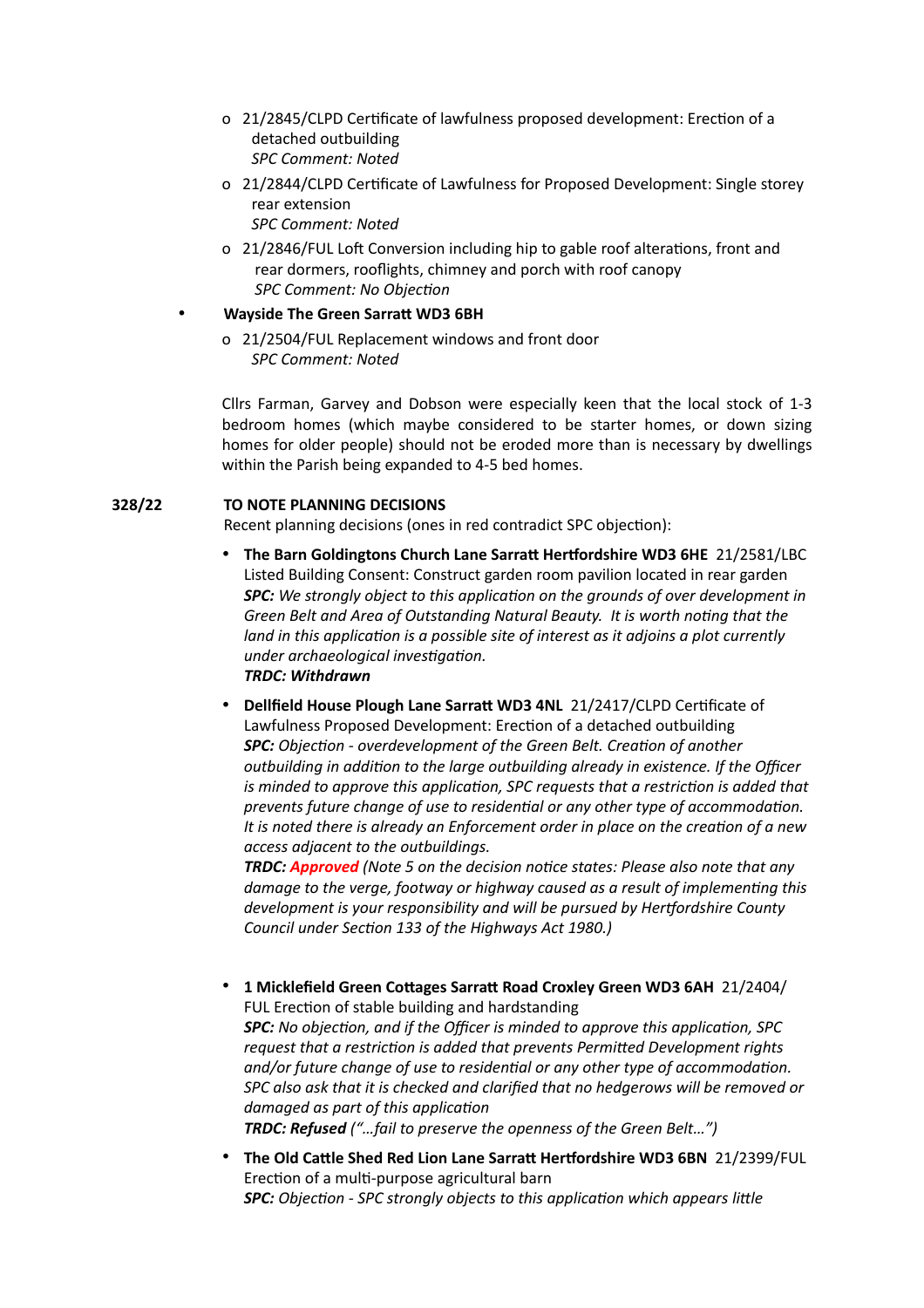*different from an earlier application 20/2802/FUL which was refused by TRDC and with the following comment from SPC "Objection. Given that permission under permitted development was only provided in 2017 for the change of use to a residential dwelling of an existing, supposedly superfluous, agricultural barn on the site, it is astonishing that a new agricultural need has been identified at the same time as the said converted property is nearing completion. In addition, it is unclear that the property is a registered small holding or agricultural unit, thereby questioning whether an agricultural barn should be permitted. In any event, the proposed scale is considered too large for the purpose stated and its siting is inappropriate in a visible position off a country road." SPCs comments on this application are unchanged from those made on application 20/2802/FUL. TRDC: Approved*

• **Scrubbs Cottage New Model Farm Sarratt Road Croxley Green Hertfordshire WD3 6AJ** 21/2395/RSP Part Retrospective: Demolition of existing garage and erection of two storey and single-storey side extensions, including dormers to front and rear of the extensions and dwelling, addition of rooflights and alterations to fenestration

*SPC: No objection but request a condition is added that further development rights are removed for this site*

*TRDC: Approved (Some restricted development rights conditions were added)* 

- **Brookfield House 1 Wards Drive Sarratt WD3 6AE** 21/2373/FUL Erection of detached outbuilding to side garden *SPC: Objection - overdevelopment of the Green Belt with an additional building that could be used as a habitable dwelling in the grounds of the existing 4/5 bedroom house. If the Officer is minded to approve, SPC requests a condition is added that the building remains ancillary to the dwelling and that Permitted Development rights are removed. TRDC: Approved (no restriction of development rights conditions added)*
- **Green Hedges, Annexe Templepan Lane Chandlers Cross WD3 4NH** 21/2367/FUL Infill extension to existing attached canopy *SPC: Objection - overdevelopment of the Green Belt due to the size of the additions to the original dwelling. TRDC: Approved*
- **Heather Cottage Penmans Hill Chipperfield WD4 9DJ** 21/2330/FUL First floor side extension *SPC: No objection TRDC: Refused ("…result in disproportionate additions…")*
- **2 Sarratt Bottom Cottage Moor Lane Sarratt Rickmansworth Hertfordshire WD3 6DB** 21/2290/FUL Extension to existing garage and partial internal conversion into music and games room (amendment to approved application 21/0276/FUL) *SPC: No objection, providing if approved the building remains ancillary to the dwelling and that Permitted Development rights are removed. TRDC: Approved (ancillary condition added, but no restriction of development rights conditions added)*
- **Little Bragmans Bragmans Lane Sarratt WD3 4NY** 21/2271/FUL Two-storey front extension *SPC: No Objection TRDC: Approved*
- **September Cottage Deadmans Ash Lane Sarratt WD3 6AL** 21/2256/FUL Enlargement of single storey rear extension, enlargement of one rear roof dormer and alterations to fenestration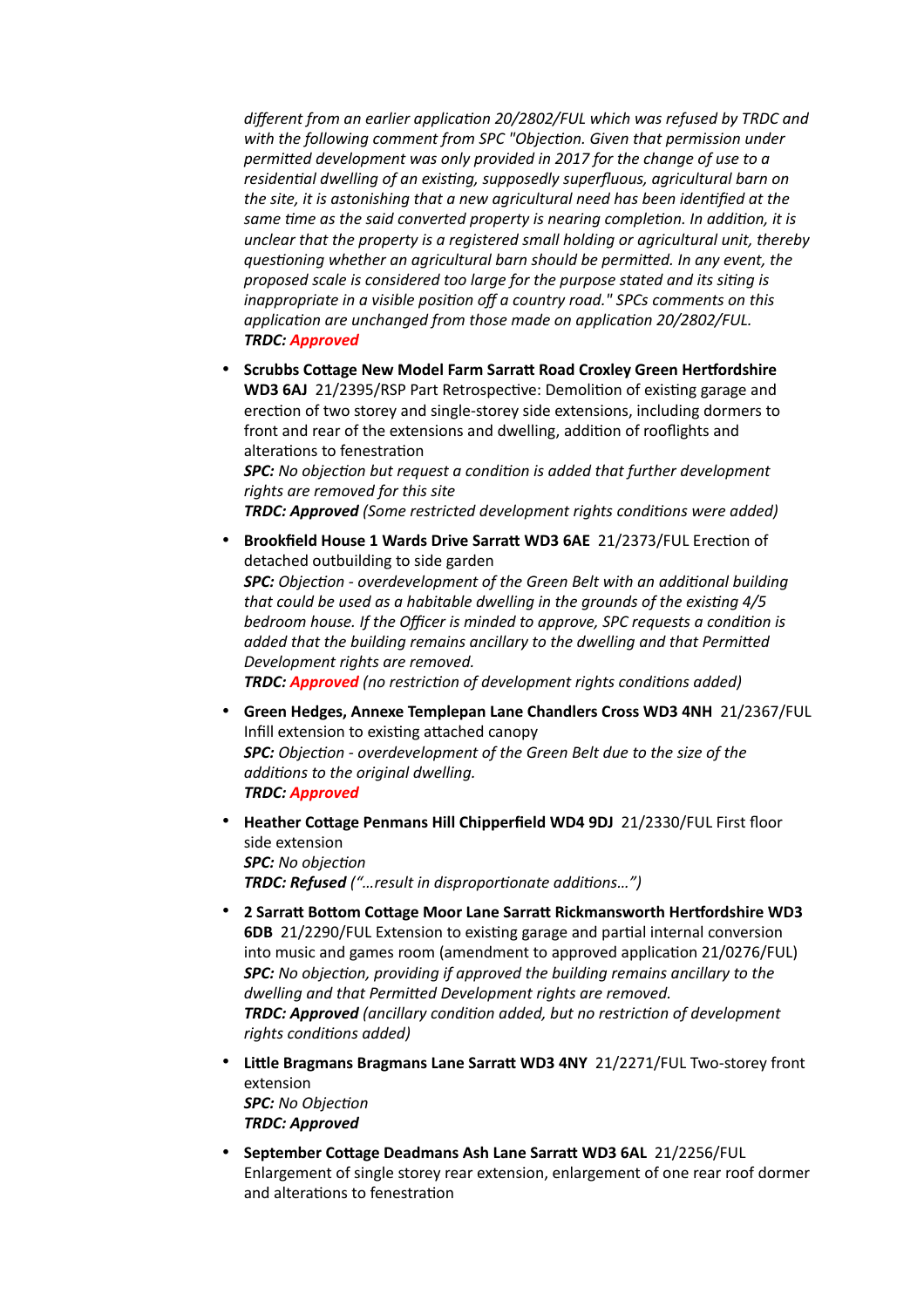# *SPC: No Objection TRDC: Approved*

• **Crestyl Dimmocks Lane Sarratt WD3 6AR** 21/2247/FUL First floor front and rear extensions, loft conversion including increase in ridge height, dormer windows and rooflights, construction of front porch, alterations to external materials and alterations to fenestration

*SPC: No objection. We request the application is called into Committee if the Planning Officer is minded to refuse this application.*

*TRDC: Refused ("The proposed extensions to the dwelling, considered in conjunction with existing extensions, would result in disproportionate additions over and above the size of the original building and would increase its visual prominence and apparent bulk at roof level. The proposal therefore would represent an inappropriate form of development and would result in actual harm to the openness of the Green Belt. Whilst acknowledging the fallback position as a material consideration in favour of the development, it is not considered that it outweighs the harm to the Green Belt by virtue of its inappropriateness and actual harm. As such no very special circumstances has been demonstrated")*

• **Green End Farm The Green Sarratt WD3 6AS** 21/1770/LBC Listed Building Consent: Repair works including to internal walls and ceilings and the external front elevation *SPC: Noted*

### *TRDC: Approved*

Cllr Farman noted that TRDC have been very inconsistent in their approach to planning and in considering SPC opinions on planning applications.

A local resident on the Green updated Council on TRDC action over the erection of a fence along her boundary by her neighbour that has result in her being unable to see traffic coming along the road when she exits her property in a car. Scott Volker from TRDC has ruled that the fence should be reduced to 0.6m or the first two meters of fencing removed entirely, and an Enforcement Order will be issued.

## **329/22 VILLAGE HALL EXTENSION PROPOSAL**

Cllr Dobson advised she had met with Roger Dudley from the Village Hall Committee regarding the enlargement and reconfiguration of the front of the Village Hall. The extension will spill over onto the Green. Roger has been advised that as well as SPC approval, this may therefore also require the approval of the Secretary of State in addition to the planning permission for the extension itself from TRDC.

## **HIGHWAYS**

## **330/22 LEAD COUNCILLORS REPORT**

There was no written report provided by Cllr Diggins for the meeting. The following verbal update was provided:

- Although there have been two floods in recent weeks in Red Hall Lane, there has been no progress in ameliorating this even though this is a persistent problem.
- There has been a slight improvement in speeding on Sarratt Road due to the 'Slow Down' markings.
- The congestion in Sarratt Road in front of York House School at drop-off and pickup times continues to be a serious issue.

## **331/22 CORRESPONDENCE**

• TRDC have written to SPC enquiring what plans we have in place to commemorate the Queen's Platinum Jubilee. It was proposed the Parish should